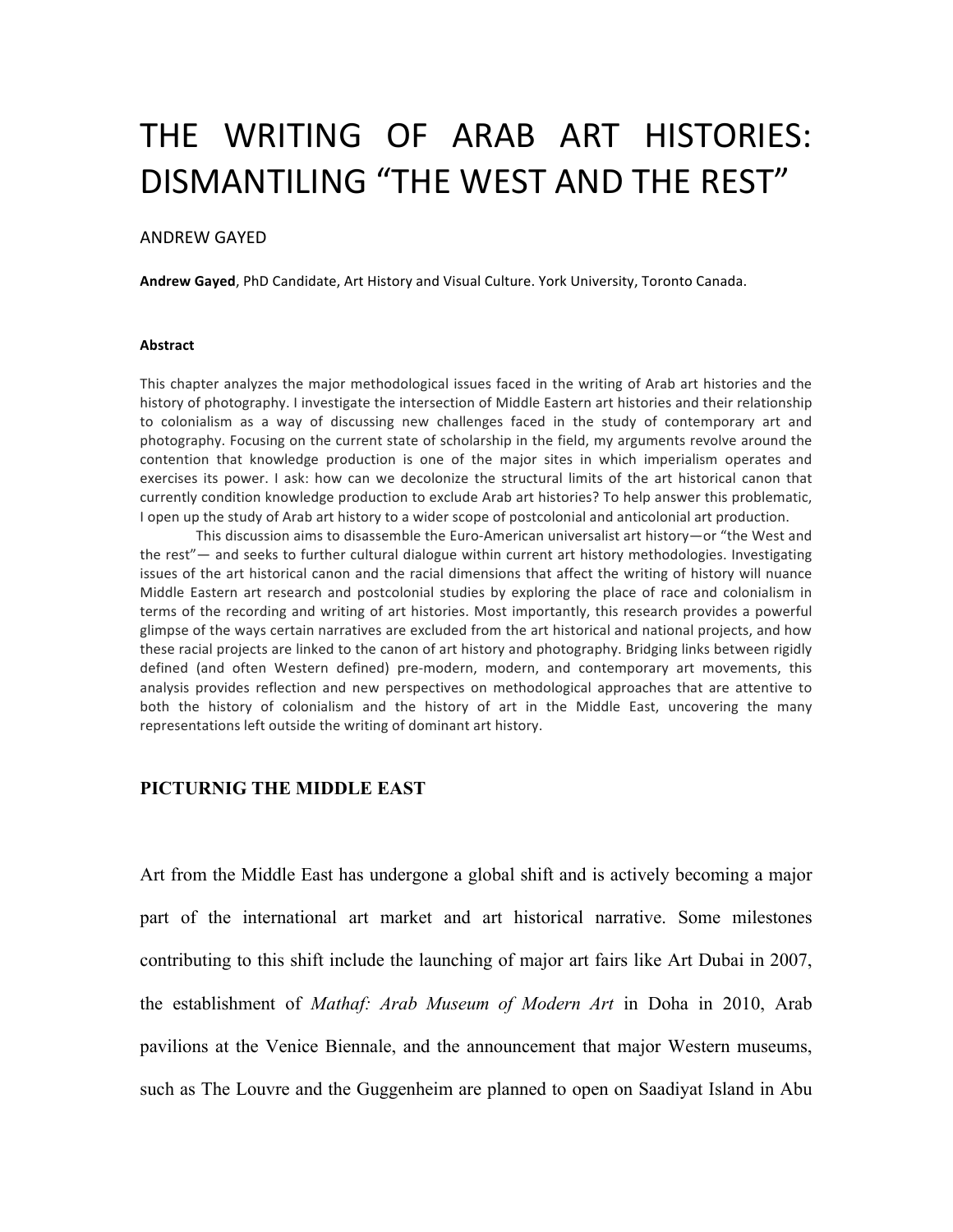Dhabi. Notable patrons in the Middle East have contributed to more institutional attention being given to art from the region, and a strong focus has been given to re-writing dominant art historical narratives that traditionally exclude Arab art. Such patronage has led to the founding of art institutions, including: the Jordan National Gallery of Fine Arts established in 1979; the Sultan Gallery in Kuwait established in 1969; the establishing of Al Mansouria Foundation in 1988 to support Arab and Saudi artists; the Dar Al Fan in Beirut in 1967; the Green Art Gallery in Dubai in 1995, and two years ago the Atassi Foundation in Syria was founded to support Syrian modern and contemporary art. Yet, even with these institutions being established and with programs being created to better art education in the Middle East, director of Art Dubai Myrna Ayad points to the skepticism and hesitation of the broader art world to take Middle Eastern art seriously:

"As an arts writer, I've heard the uninformed allegations countless times: the Middle Eastern art scene is a bubble; its art arena is five minutes old; there is no institutional interest or acquisition. And the worst: 'It is art inspired by conflict' - a sweeping statement that seeks to equate one aspect of the region, i.e. politics, to its art. For me, that last one had always been the zinger, laced with parochialism. As were headlines or exhibitions that used the terms 'veil', 'unveiled', 'women artists from the Middle East', and other sensationalist synonyms." (Ayad, 2017)

Arab artists are in a double bind when it comes to their practice, participating in the international art market, and the writing of art history. Like other artist working outside of the West, Arab artists are forced to represent their cultural heritage within their artwork and represent their nationality and political surroundings. This is an expectation that has been asked of Arab artists by the West both implicitly and explicitly: implicitly in the curation of Middle Eastern exhibitions in the West having singular narratives, like narratives of war and trauma for instance; and explicitly in the exclusion of Arab artists from the canon of art history.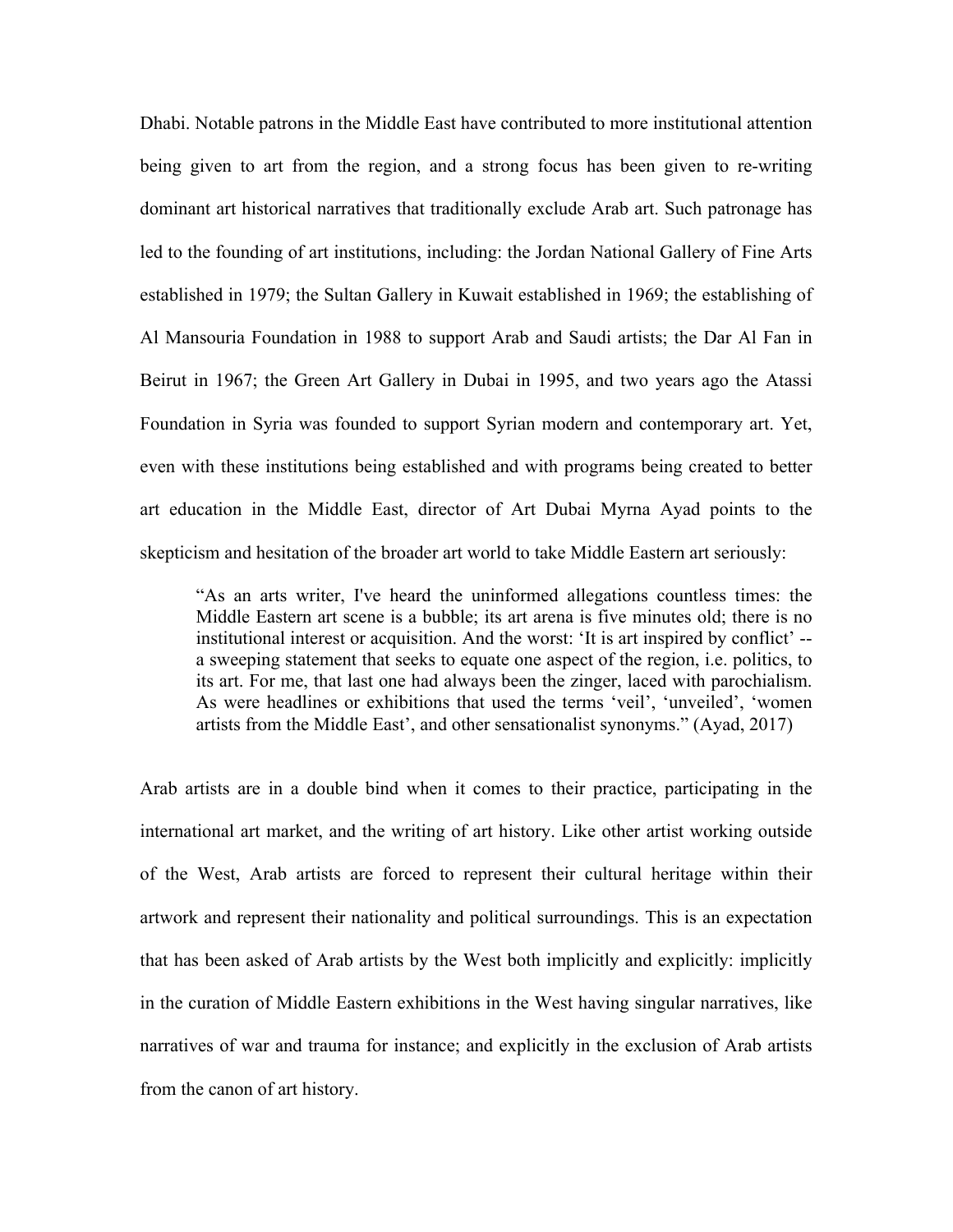Audiences and viewers of Arab art are forced into negotiating with the images of popular culture, the news, and the overall visual culture depicting the Middle East in deciphering how they attribute meaning to an artwork. As Susan Sontag argues in *Regarding the Pain of others,* the moment of death is the most celebrated and reproduced war photograph (Sontag, 2004). Visual media on Arab subjects has been curated in the news to be a singular story of trauma war and conflict. With photography being a medium that holds an assumed truth (a truth that Sontag critiques), I argue that the sheer association of "Arab" and "art" or "photography" instills a compulsory association with images of war-torn cities reduced to ruble, riots in the streets as citizens overthrow dictatorships, and the ruthless policing of Arab women in religious clothing. Is it coincidental that these examples likely garner specific images of Syrian children running around in the rubble of decimated towns (or lying dead on a beach), scenes of protest as Iraqi citizens topple the statue of Saddam Hossein after he was overthrown, and images of the Taliban riding in the back of trucks, riffles in-hand, policing the streets of Afghanistan? It is these inherent associations with trauma, representation, and the expectation of suffering that haunts and plagues Arab (and Middle-Eastern generally) artists producing contemporary art.

Interestingly, while photography scholar Ariella Azoulay's views on photography are contradictory to that of Sontag, Azoulay's writing of the phantom image is useful to understanding how and why these images are reproduced and remembered. Azoulay recalls memories of her childhood that have been planted by her mother, and how these memories or images are accepted as truth. With Azoulay being an Israeli living in occupied territories at the time, these memories and planted pictures include scenes of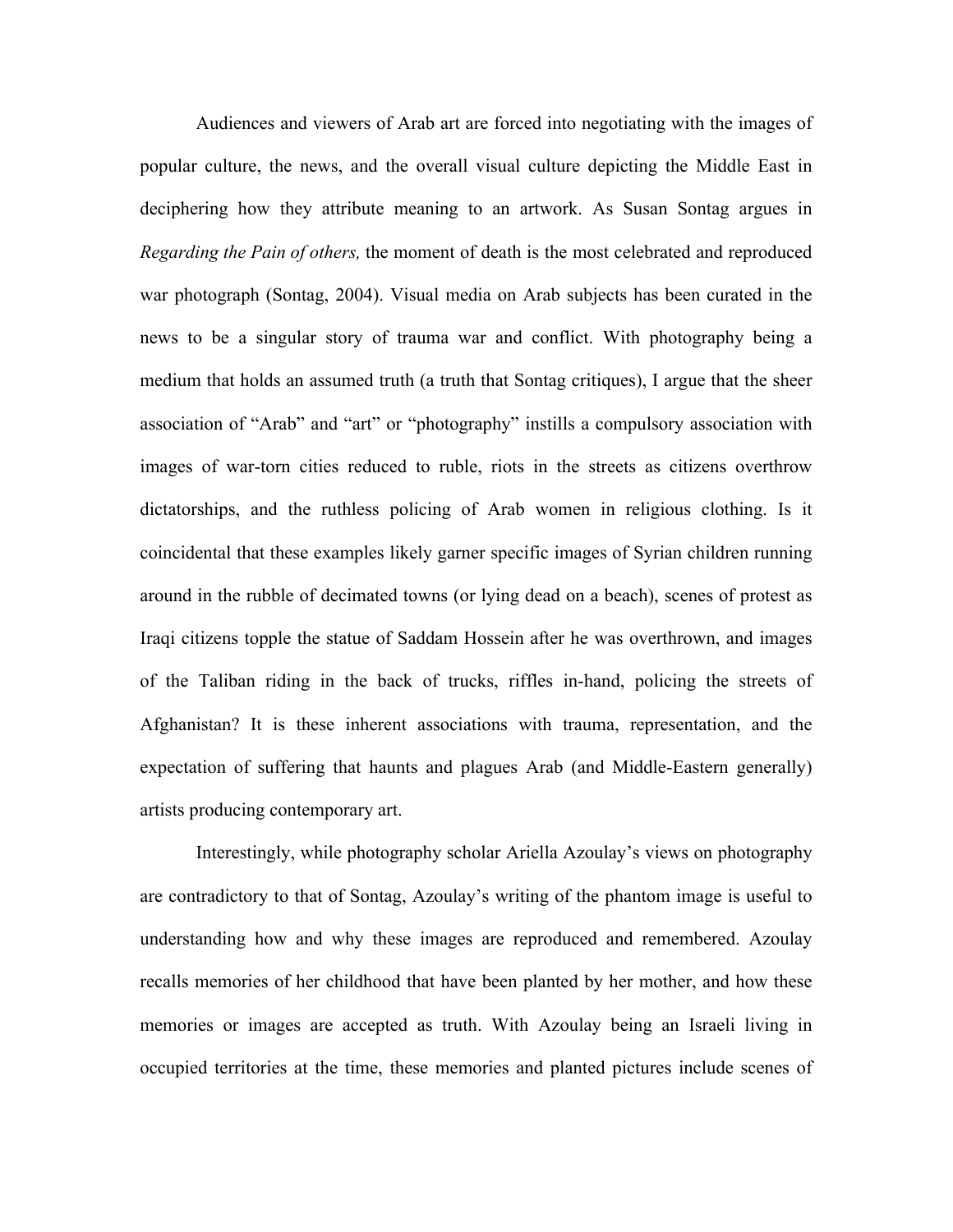threat, threat that the author asserts is associated with a particular place. Examining the ways in which trauma and racism are both normalized through the screen of memory, she recalls images of Arab markets in Palestine and places like the stairwell in her childhood home as being sites of danger. Reflecting on the process of how these memories were planted, Azoulay states:

"My mother wouldn't allow me to go to the beach on Fridays. That's the day the Arabs go. 'They go with their clothes on,' she muttered. Ever since, I've carried around in my head an image of Arabs half-submerged in the middle of the sea, struggling to get up, with the weight of their wet clothes pulling them down. While I remember this image as if it were a photograph I actually saw, I know it was planted in my brain, courtesy of my mother's tongue as she tried to embody her warnings." (Azoulay 2012. p. 10)

Azoulay argues that each one of us carries with them an album of these planted pictures, and I assert that this contributes to viewers' understanding and reception of images from and of the Middle East.<sup>1</sup> Here, the images planted from memory, by stories and by visual media, are a part of what plagues Arab artists. With these planted images comes the expectation of trauma, the aesthetic of photojournalism, and the medium of street photography when viewing artworks by Arab artists. These expectations are subliminal and unintentional, but are a part of this album of planted memories that are carried by everyone. Media images and visual narratives that become normalized and accepted as truth inform these associations. The viewer makes this subconscious connection when experiencing artwork of Arab artists or photographs with Arab content, mediating how the artwork is understood and received. The differentiation between the image and the

<sup>&</sup>lt;sup>1</sup> This example resonated greatly with my own experiences in the diaspora. With my parents being Egyptian immigrants who are a part of the Coptic Christian minority in Egypt, I remember being told similar stories of women in niqabs fully veiled swimming in the Nile. While these stories were told through the veil of my parents' prejudice, like Azoulay's, this scene became an image that is as real as a photograph in my mind.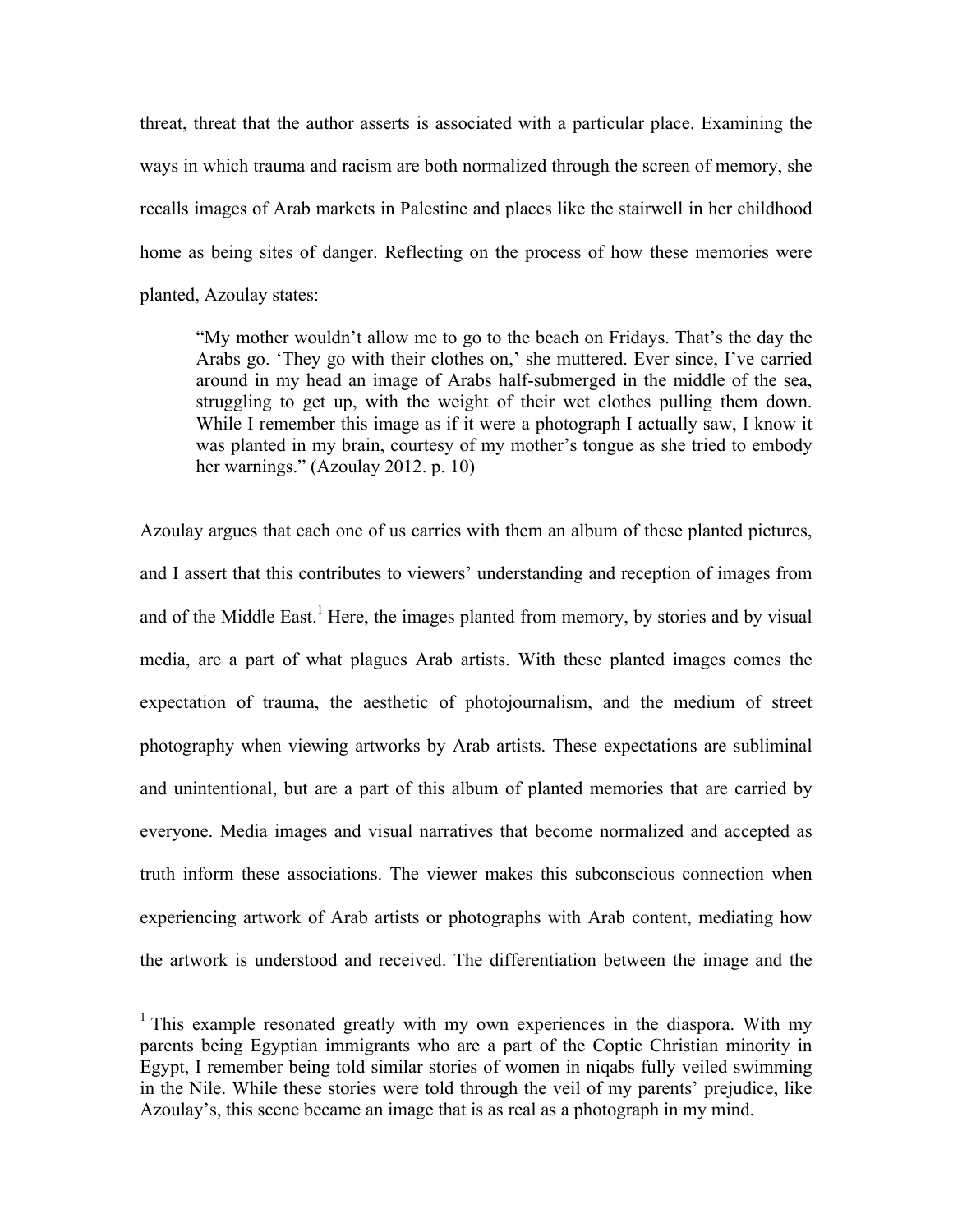photograph is where Azoulay disagrees with Sontag. What Azoulay distinguishes as a phantom image (and being different from a photograph) is what Sontag amalgamates together as the unrelenting visual imagery that bombards the viewer on a daily basis. Nonetheless, for the Arab artist, it is important to understand the impact of these phantom images, and how they condition the reception of the artwork by the viewer, and also conditions the way Arab artists are expected to produce art.

The artistic medium chosen by the Arab artist likewise needs to be examined within this paradigm of power and representation. The history of the medium itself and its common use in wider visual culture, to a certain degree, shapes the artwork that is being produced by artists in the Middle East and/or of Middle Eastern descent. As Palestinian artist Larissa Sansour revealed in a public lecture, she depicts Palestinian consciousness and the experience of displacement through tropes such as humor, science fiction, and most importantly using high budget film and expensive high-production photographs (Sansour, 2016). She produces these tropes and costly visuals consciously because, as she mentions, there is an expectation that as a Palestinian artist she would be producing lowbudget documentary photographs that resemble amateur war photography. In this instance, it becomes clear that the baggage of representation has a powerful control over the narratives that are being told, and the ways in which they are permitted to be told.

Building on individual artists' choice of artistic medium, art historian Salwa Mikdadi argues that video art is more transportable than other mediums, and its portability has benefited artists living with restrictions (Mikdadi, 2011). This includes artists who have limited mobility between countries, and even artists who need to pass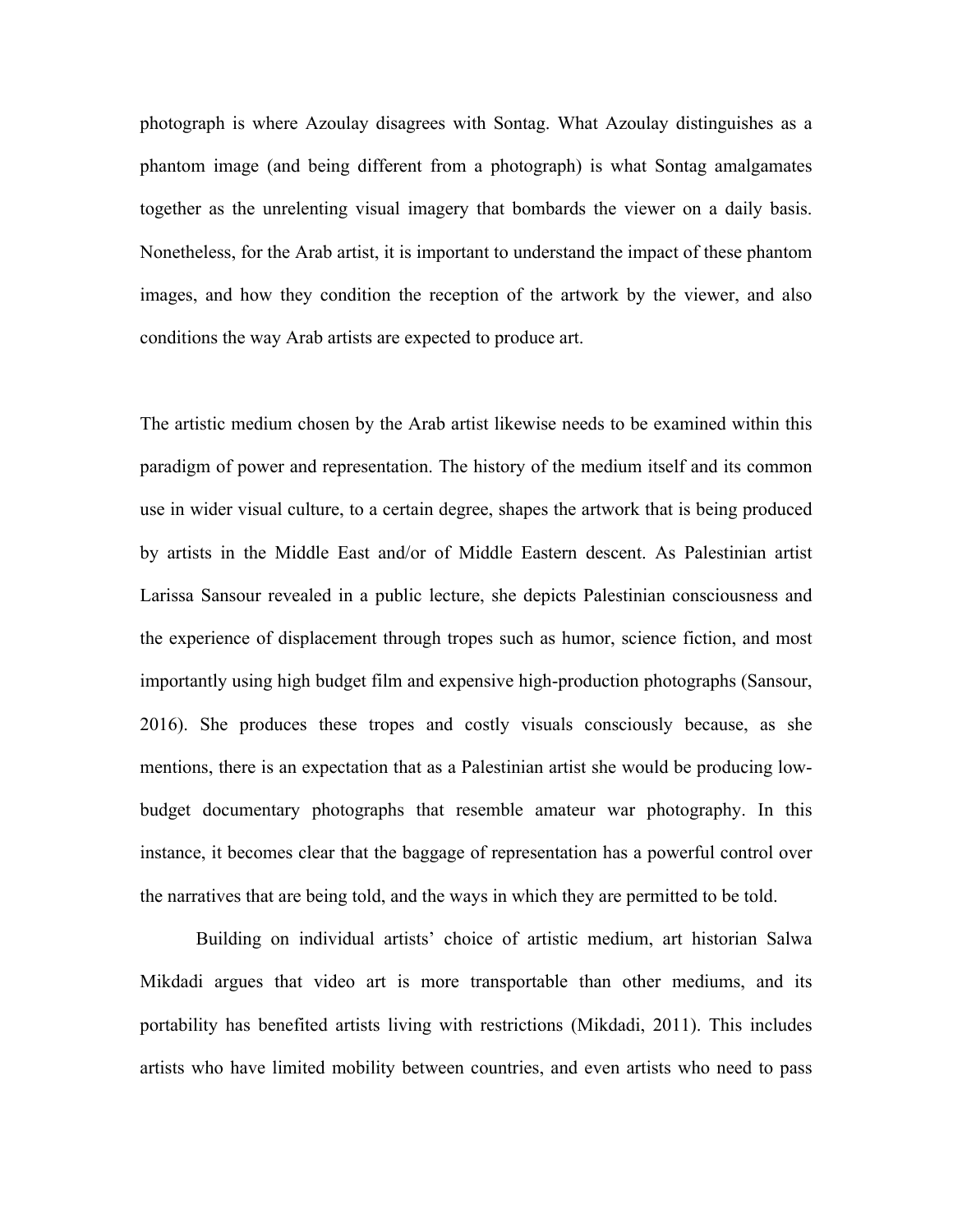checkpoints within national walls. The choice of digital media installations has proven to be suitable mediums for the political and social nature of Arab art. Thus, in knowing that photography and digital media are suitable both practically and conceptually for work of Arab artists, I argue that this point needs to be better connected to the ways in which viewers in the West consume and digest artworks by Arab artists. This means that the phantom images that condition the Western audience's expectations and assumptions, and the associations of war and trauma, needs to be closely tied to the medium itself and how the medium of photography is used in the making of Arab contemporary art. Whether or not the singular narrative and the association of war and trauma is mostly effecting Arab artists working with photography, rather than painting or sculpture, would speak heavily to the medium itself and its use in the broader circulation of images in visual culture. The specificity of the medium and the baggage of representation must be examined in more detail, for there is a clear relationship between photography and new media being a practical and suitable trend in the making of Arab contemporary art, the consumption of these war images in the news and media outlets, and the reception of Arab photography. These causalities and dynamics of power and representation are then closely related to the photographic medium itself. In this way, the work of Middle Eastern artists is informed by –but never reducible to– a history of representation that has presented Middle Eastern contexts in troubling ways and continues to do so.

### **THE ARAB SUBJECT AND THEIR AESTHETICS**

With the construction of Arab visual culture being a point of concern, art critic Nat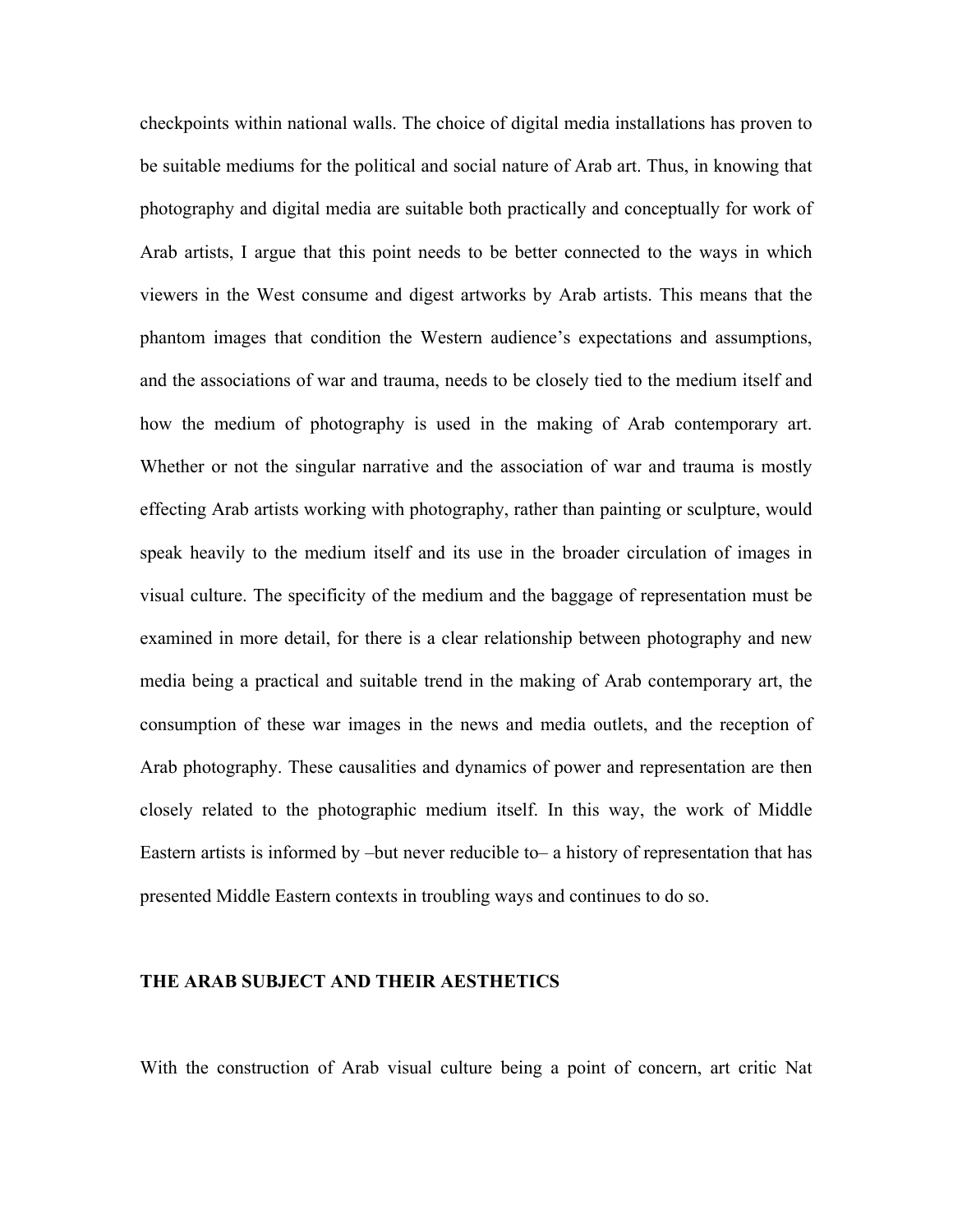Muller reinforces that the generic image of the Middle East as 'bad news' to Western audiences forces artists in a rocky power dynamic where they play into expected perceptions or representations (Muller, 2009). When addressing international audiences, artists from the region are expected to somehow personify both the historic and the national—an impossible task seemingly reserved only for Arab artists and is not expected of Western artists. Muller insists that:

"If we want to lay out conditions of focusing on a contemporary practice, we have to look further and beyond the identitarian markers of ethnicity, politics and geography… and let the art first an foremost speak for itself— or in other words, let the socio-political and historical undercurrents speak from the art, rather than the other way around" (Muller 2009, p. 17).

Along these lines, Dina Ramadan speaks of the "objectification of the artist". This is when non-Western artists are stripped of their individuality and are expected to act as a mouthpiece for "the collective"— Arab, Muslim, Other— as well as having to represent "modernity" and "authenticity", while maintaining a balance in order to avoid accusation of imitating the West or of being too folkloric. The question then remains: When evaluating the production of meaning in an artwork, can aesthetics be the starting point of analysis before considering the sphere of the historical and political? Currently, the aesthetics of the artwork (particularly the artwork of Arab artists) are one of the last things to be evaluated within a work of art. Aesthetics are given less importance than the biography of the artist, their national identity, and most often their geographic location. This question of aesthetics is one that needs to be returned to, revisited, and re-explored in as many ways as possible until Arab artists are no longer ghettoized within exhibitions, in the writing of art history, and within the international art market overall.

Because of this dilemma, art historian Saleem Al-Baholy argues for approaching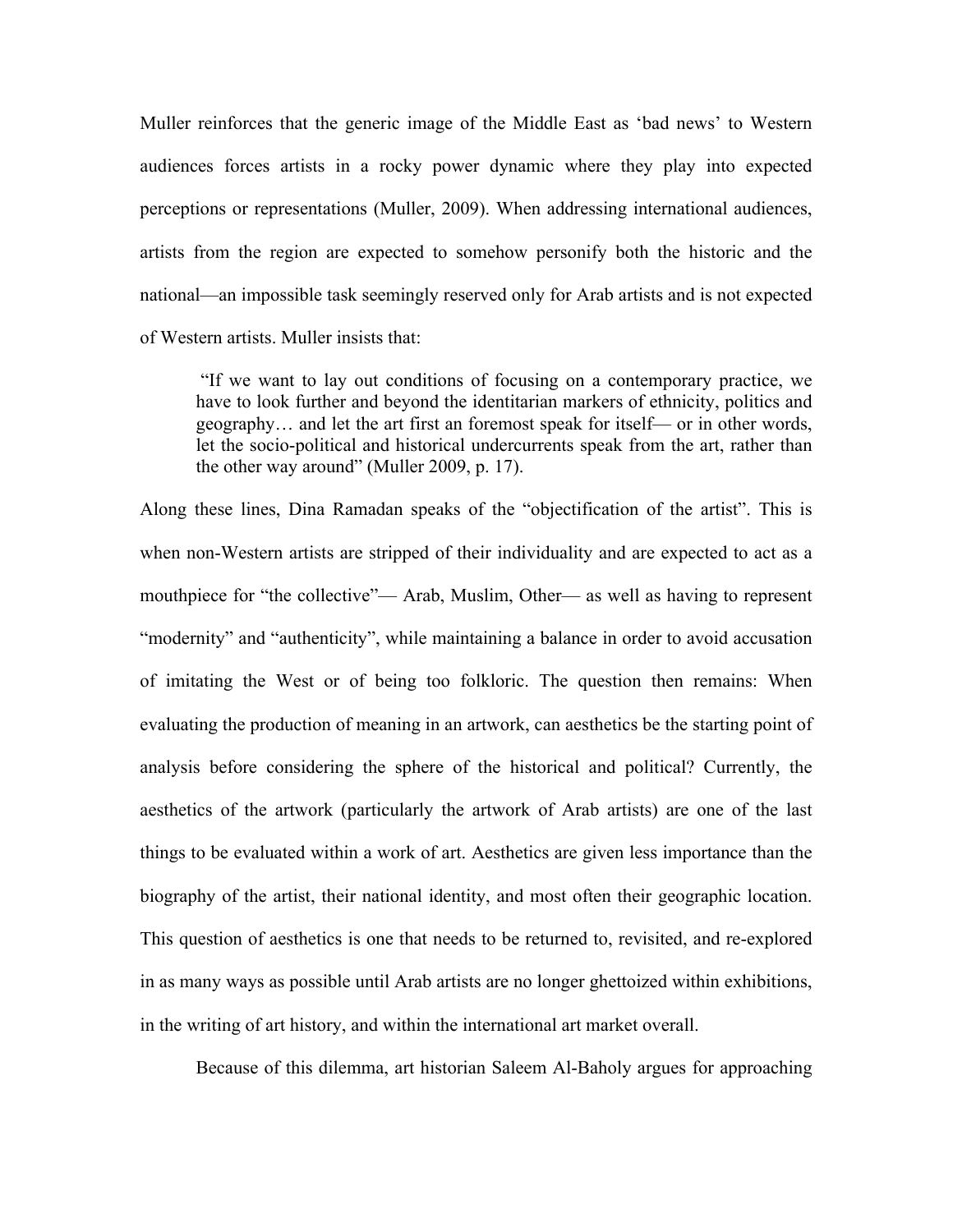aesthetic forms differently. He sees the necessity to stop understanding aesthetics in relation to the artist, but instead in relation to the world event or experience in which the artist is responding to. He calls this the de-subjectivising of artistic creation, and the displacing of the artist (Al-Baholy, 2014). As a way of escaping the shadows of representation that follow Arab bodies and Arab artists, he argues that viewers should not pose questions of aesthetics to a single artist, nor even compare one artwork to another; instead, viewers should pose the question of aesthetics in relation to the world (time, an event, an experience, a problem), and the ways aesthetics are performed by an artwork in relation to its political surroundings. This is an interesting argument for it seeks to rectify the issues previously outlined plaguing discourses of art and the Middle East.

To Al-Baholy, the study of aesthetics needs to take the artist out of the equation and let the socio-political and historical undercurrents speak *from* the art, rather than inform the art itself. This provides a way to better describe the aesthetics of the artwork and its aesthetic meanings, giving a different relationship to art and politics, and the ways art can give aesthetic forms through which political issues are articulated. This means that rather than use an artist's birthplace (Palestine for instance) to dictate the assumed content of the work (apartheid and war), the artwork itself will instead speak for the lived condition of the artist's experience. This is noteworthy as it alters the demand of the Arab artist of having to produce art about a singular narrative in order to be intelligible to the global art market, and shifts the focus to the aesthetics and visual language of the artwork to open up the understandings of the political struggle the artwork is in relation to.

## **HOW IS ART HISTORY WRITEN?**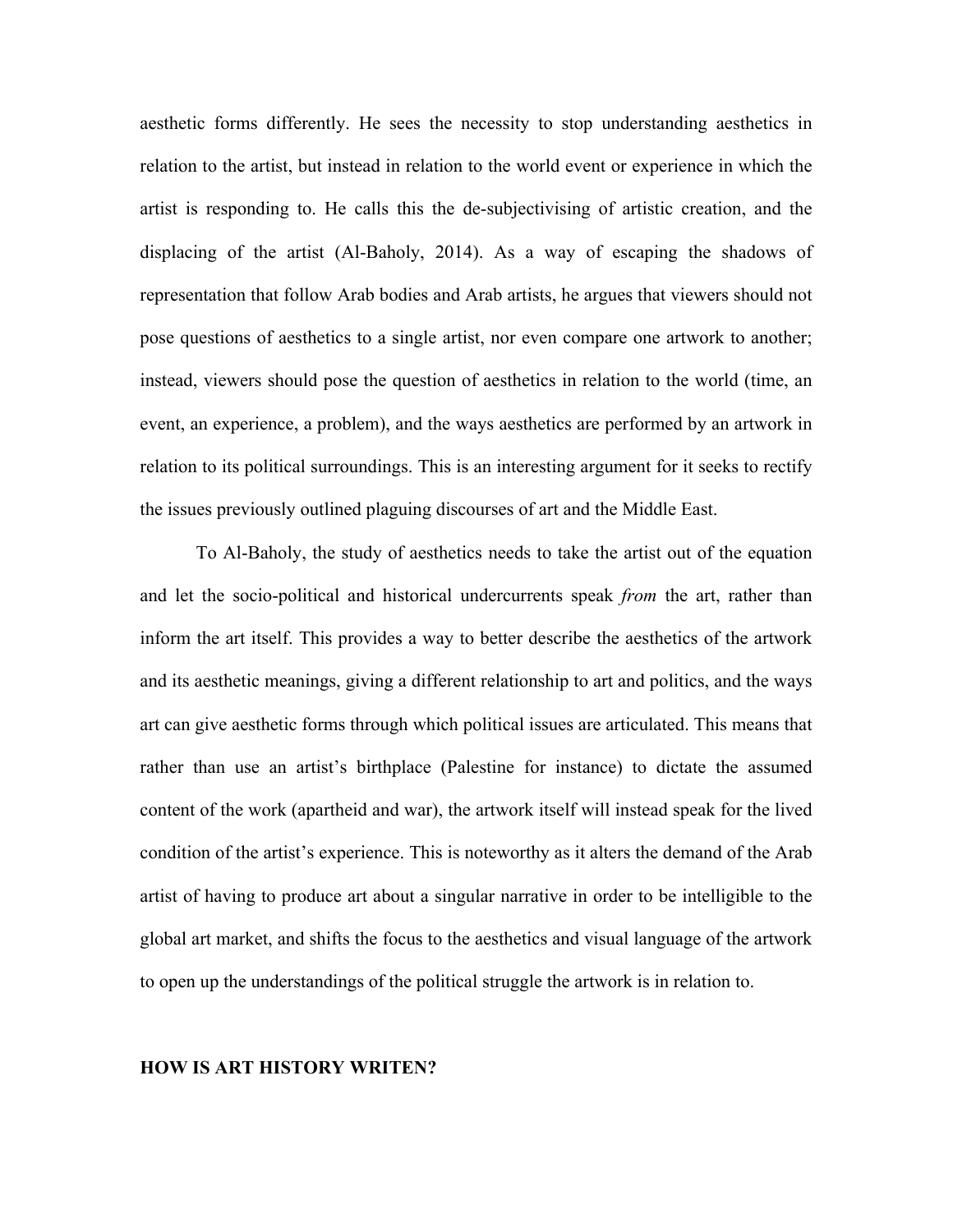These practical issues of aesthetics are central to the ways in which aesthetics are theorized and written about. Part of the baggage of representation outlined thus far relates to the writing and recording of Arab art histories. Art historian Nada Shabout argues that the Middle East lacks formal art criticism and relies on Western models of the writing of art history that do not start with the work of art. Rather than provide an analysis of the visual elements first, the critic starts with the artists' biography. This creates a lack of objective criticism for Arab artists (Shabout 2011, p. 46).

This point of the artist biography can be traced back to the Italian Renaissance, and 16<sup>th</sup> century Italian painter, writer and historian Giorgio Vasari. Commonly thought of as the first art historian, Vasari's book, *Lives of the Most Excellent Painters, Sculptors, and Architects*, is considered the ideological foundation of art historical writing. In this book, Vasari focuses on the artist as genius, and contends that the biography of the artist is the most important aspect in understanding their work and art practice. While the concept of "artist as genius" is heavily critiqued in modern scholarship as being masculinist and exclusionary, it still haunts the writing of art history whenever the starting point of analysis is the artist's biography. What started with Vasari anthologizing the lives of living artists during the Italian renaissance, turned into a biographical approach that quickly cemented itself and developed into the primary mode of art writing. For non-Western artists, the focus of the artist's biography slowly shifts the discussion from "artist as genius" to one of "artist as different." The biographical information of the Arab artist is used as a marker of differentiation, a difference that informs the analysis of the artwork itself.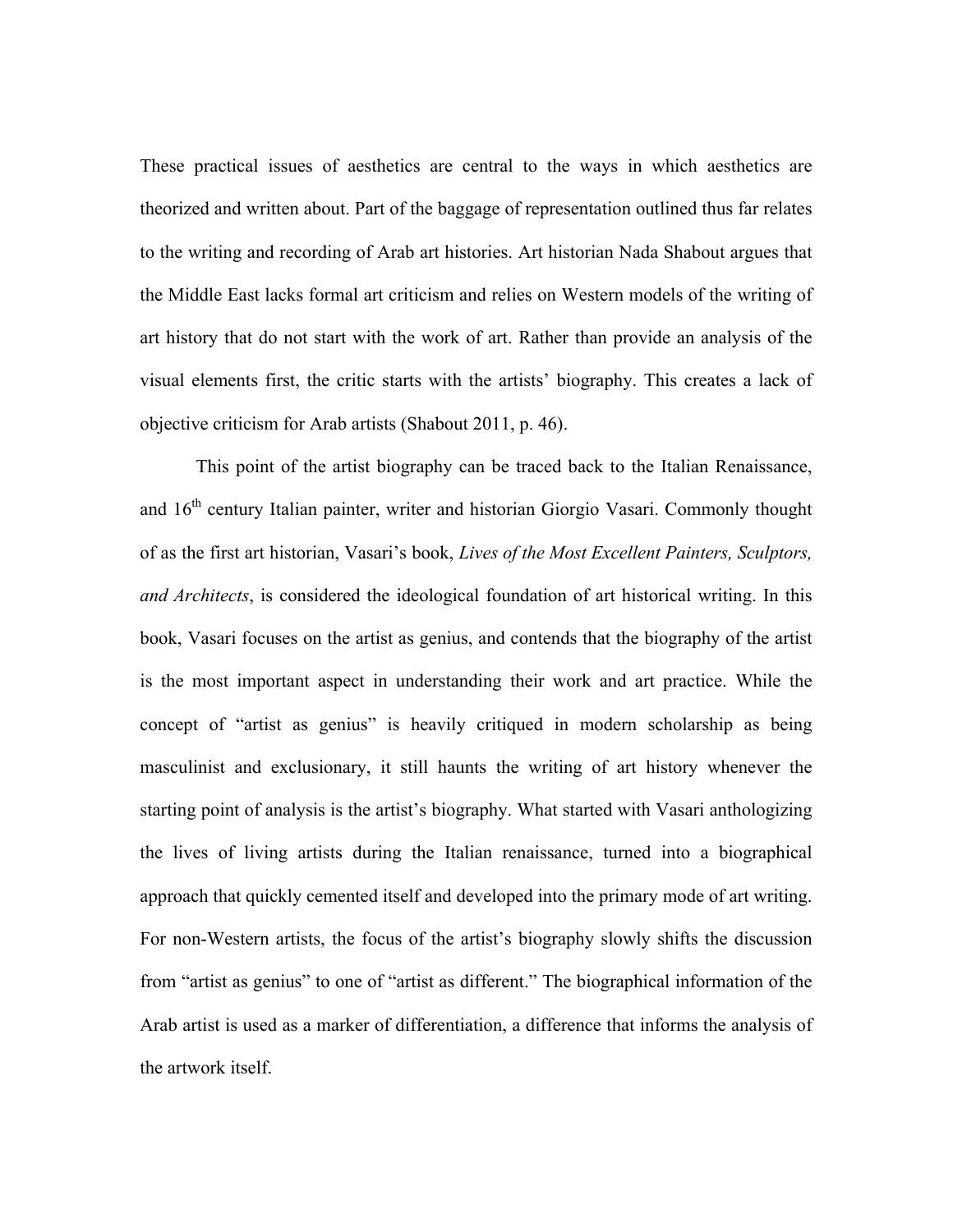Returning to the discussion on aesthetics, when the artist's biography is the dominant starting point of analysis, the artist's identity then informs the reading of the artwork, rather than having the aesthetics of the artwork itself inform the experience of the artist. The reason why this Western method of writing history is a problem for Arab artists can be traced back to the beginning of this analysis— the inherent associations made by viewers of Arab art and the baggage of representation. We are left in a catch-22, an endless cycle that then produces the very Arab art it conditions. In this method of history writing, the artist's Palestinian-ness, for instance, will always inform the art they produce and the artist's Palestinian-ness will be the sole marker for viewers to interpret the work of art. This results in a cycle of singular narratives where the viewer only comes to expect a certain artwork or narrative of the Palestinian artist. This singular narrative flattens the complex experiences of Arab artists to only be a dominant story of war, trauma, and conflict. This means that a Palestinian artist whose work does not reflect the photographs informed by these phantom images will be left outside of dominant expectations. These dominant expectations are important for they help inform the type of exhibitions Museums organize, and the types of artworks that end up in permanent collections in museums (such as museum acquisitions that are intended to be art representative of the region). Viewers of such exhibitions expect to see a particular kind of art or representation, and the dominant aesthetics of what Arab art looks like slowly starts to cement itself within exhibitions, the institutions' permanent collections, and within audience expectations. Slowly, the phantom image is reified and another album of phantom images is made.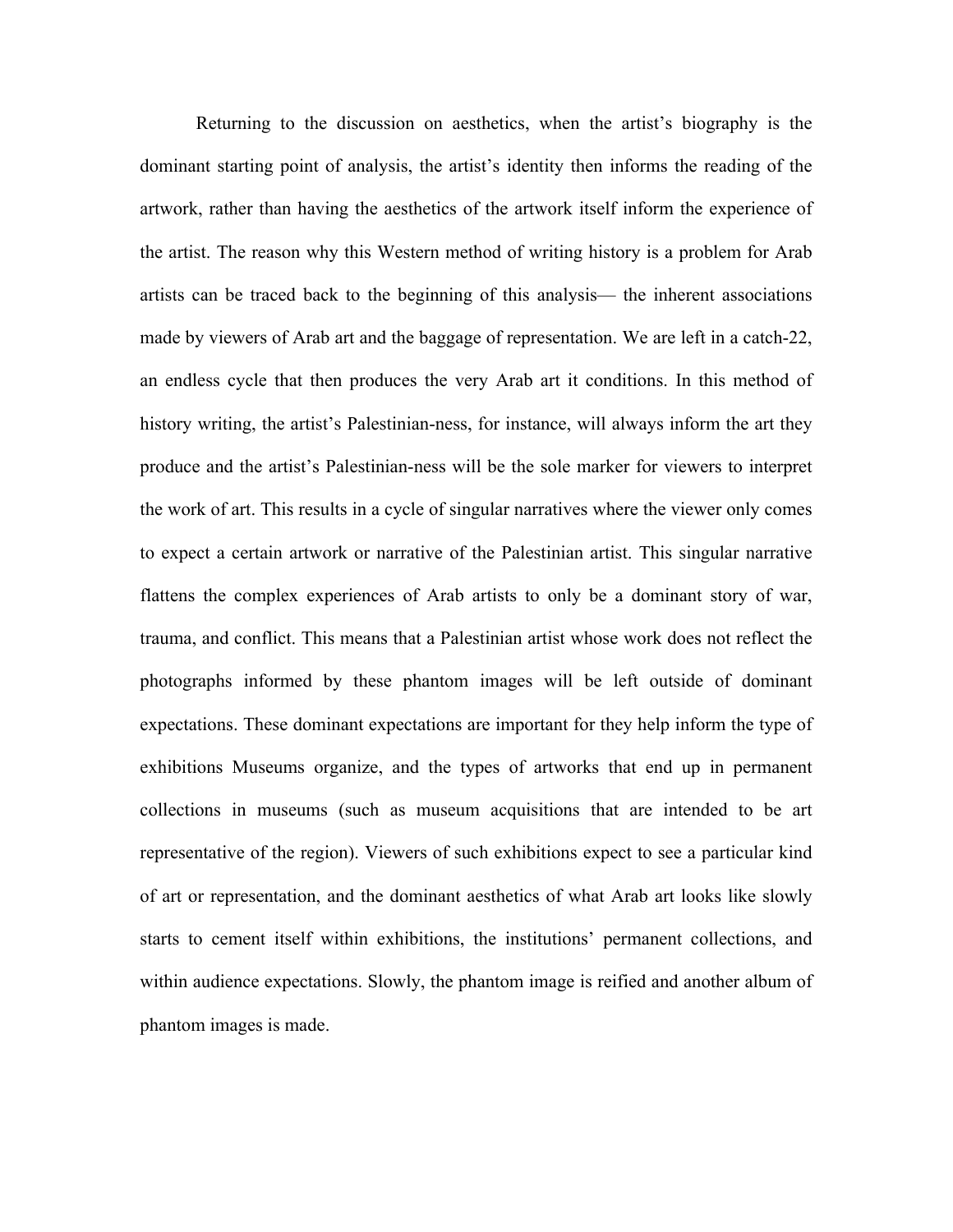## **WHY RE-DEFINING MODERN ART MATTERS**

Changing the starting point of how historians and critics write about Arab art points to another pressing methodological concern: the writing and recording of Arab artists within the history of art, and specifically the history of modern art. While thus far in the analysis the primary focus has been on contemporary art and photography, the art historical foundation in which these themes are understood is still in flux. The history of modern art is of major concern for current historians of Arab art for a few reasons. First, it is an art movement that dominantly asserts its conception in only metropolitan centers in the West (New York, Berlin, London, and Paris), excluding art from other parts of the world from this period as art unworthy of study or consideration. Second, modern art is so closely related to the industrial revolution and the period of modernity, and these associations bring modern art in very close relations to Europeanizing missions of Western modernity as a whole. Last, in signaling modern art as being authentic and originating in the West leaving all other locals to be derivative or primitive— it also solidifies a point of comparison for all future (non-Western) art movements that positions the West as *the* example of good art.

To counter this Eurocentric writing of history, scholars of Arab art have been diligently re-writing the history of modern art to include the Arab artists left outside of dominant discourses. In order to better theorize and understand how contemporary Arab art is framed and understood, the broader history of Arab art needs be unpacked. Currently in the field, modern Arab art is still being theorized and understood, and modern art movements all over the Middle East are slowly becoming forged into the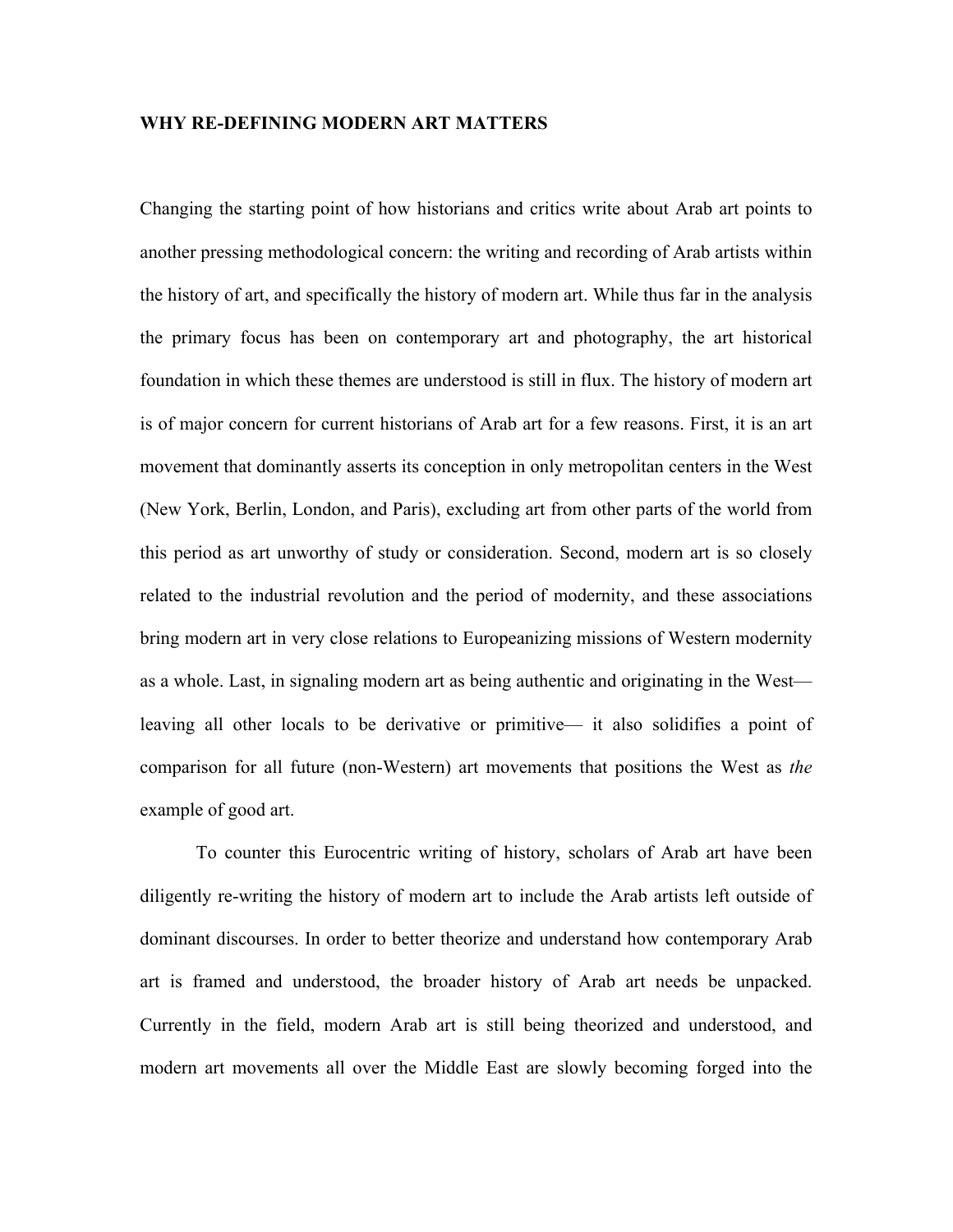visual vocabulary of Arab art and its history of aesthetics. With modern Arab art still being actively theorized, the insular theorization of contemporary Arab art becomes a less productive task. Linking the problematic of contemporary Arab art and aesthetics to a broader history of politics and representation will help discourse art from the Middle East more broadly, and I contend, more productively. In the rest of this analysis, I outline why it is important to re-think Arab art histories not simply as addendums and additions to current canons, and to reconceptualize the ways in which modern Arab artists can be included within the current model of modern art. It is the canon itself that needs revisiting, re-inventing, and dismantling to highlight the constructed-ness of these histories, and the politics of both representation, and (almost more importantly) the exclusion of representation from history.

To reconceptualize what the writing of Arab art history can look like, I ask: what does decolonizing the study and writing of art history look like? How can anticolonial research exist as a central query of thought, rather than on the periphery engaging with dominant modes of representation and discourse? Understanding that knowledge production is one of the major sites in which imperialism operates and exercises its power, how can we decolonize the structural limits that currently condition knowledge production? To help answer these problematics, I turn to Kuan-Hsing Chen's book, *Asia as Method: Toward Deimperialization.* I believe the methods of inquiry proposed by Chen open up the study of Arab art to a wider scope of postcolonial and anticolonial art production. As Chen describes, decolonization is the attempt of the previously colonized to reflectively work out a historical relation with the former colonizer, involving the process of self-critique,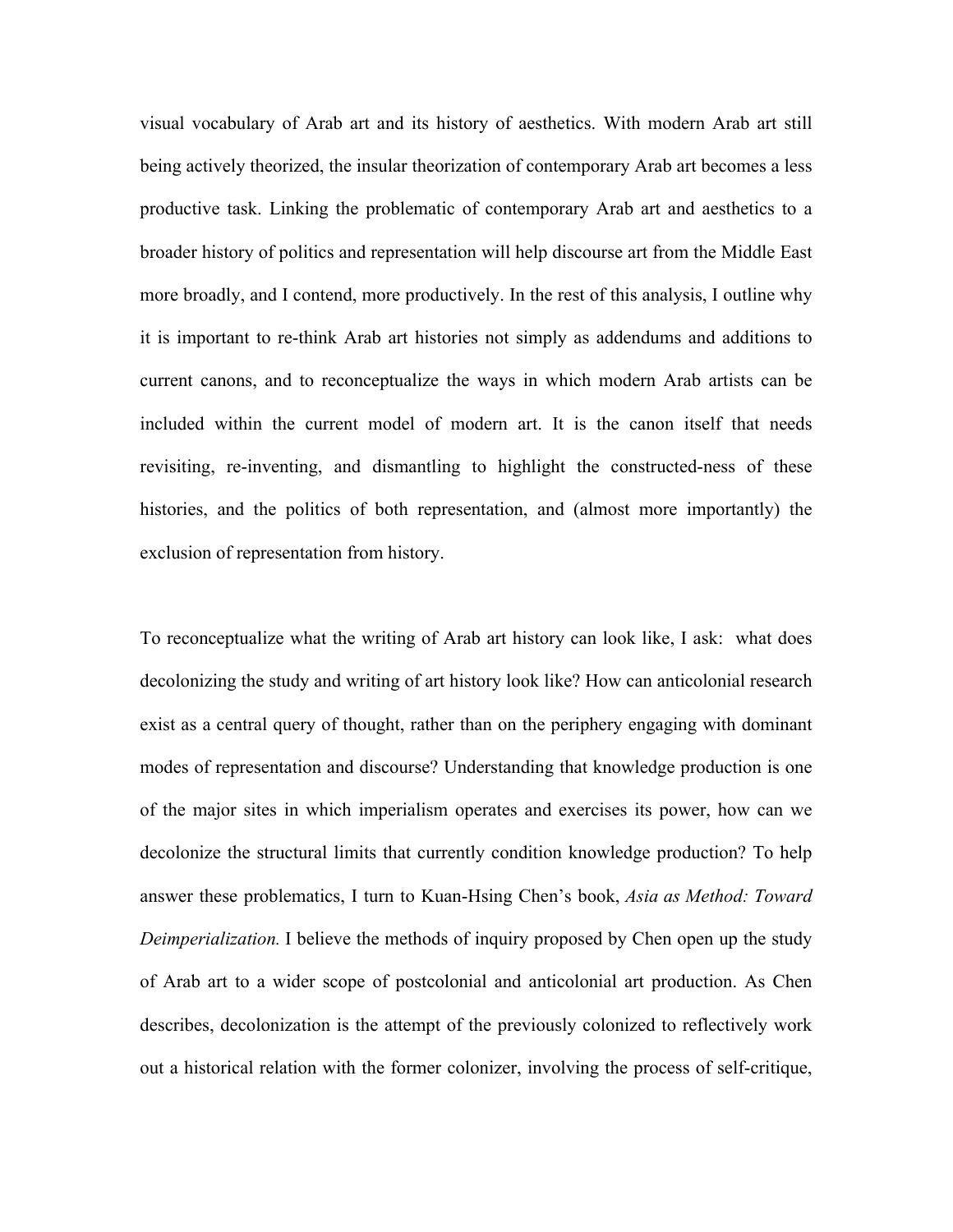self-rediscovery, and identity formation. This appears to be the primary focus of study for current scholars of modern Arab art (Nada Shabout; Saleem Al-Baholy; Kamal Boullata; Iftikhar Dadi; Lilian Karnouk; Omar Kholeif; Saeb Eigner), and most attention has been given to this decolonization of the academy. As these scholars have outlined, this process of decolonization is what Arab modern art was born from. Modern art in the Middle East lead to individual nations' self-discovery and created a movement focused on returning to their roots, and a self-fashioning of an artistic expression that is socially and locally relevant to the population. These histories are excluded from dominant accounts of the history of modern art, and this focus and re-writing of history is necessary as it introduces new movements to the art historical canon, and it challenges previously accepted historical narratives.

## **DECOLONIZATION VS. DEIMPERIALIZATION**

While decolonization is mainly the active work carried out by the colonized, deimperialization is work that must be performed by the colonizer first (Chen, 2010). This includes the evaluation of the colonizer's relationship with its former colonies. Deimperialization, I argue, is the current roadblock effecting postcolonial and anticolonial scholars of the study of art history. This self-reflection of the colonizer's writing of history has not yet taken place, and this is evident in the preservation of the art historical canon. Most postcolonial scholars working on non-, or even anti-canonical histories of art are seen as periphery, a one-off, or an alternative. As Chen notes, these secondary histories are then forced to engage with the canon in order to prove their worth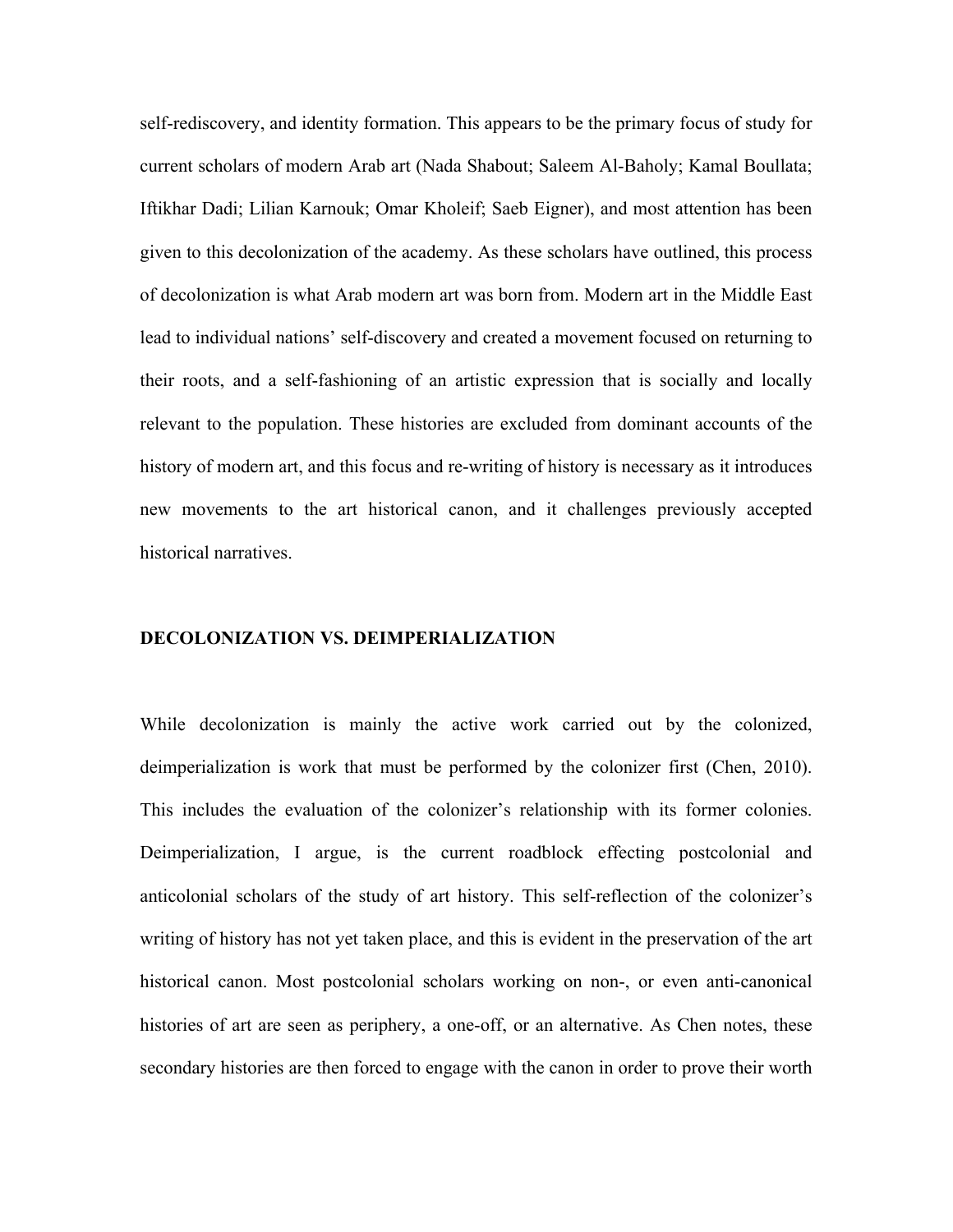and their validity, while the same does not go for dominant history. Take for instance the scholars of modern Arab art who are working with great rigor to include Arab histories within the dominant history of modern art movements. They tend, through no fault of their own, to bring back modern Arab art movements to the comparison of modern art as accepted and understood in the West. This creates incompatibilities and forces the history of Arab art to somehow mirror Western art movements in order to be legible, and to be recognizable within the academy and as art worth studying. While the writing of this alternative history is important and necessary, the canon here remains intact. The addendum of Arab artists within the history of art, while important, can be easily ignored by the center and does not *require* engagement with, while the same is not true of the Western canon. This is where the process of deimperialization is urgent within the study of art history. This deimperialization has the power to dismantle the absoluteness of the canon and open up alternatives for other histories to exist, engage with, and inform one another in a productive fashion. This is a grand task but one that must be taken up in order for colonialism to be at the forefront of the writing of history, and for postcolonial projects like modern Arab art histories to be taken out of siloes and engaged with productively.

Deimperialization can exist in different ways. *Asia as method* suggests using other cities and countries within Asia as reference points to one another, rather than the mandatory reference and comparison to the West. Changing the frame of reference from being Western theoretical propositions to be more locally relevant theoretical concerns can disassemble the Euro-American universalist contention that Stuart Hall calls "the West and the rest." This opens up the possibility of an inter-Arab referencing system in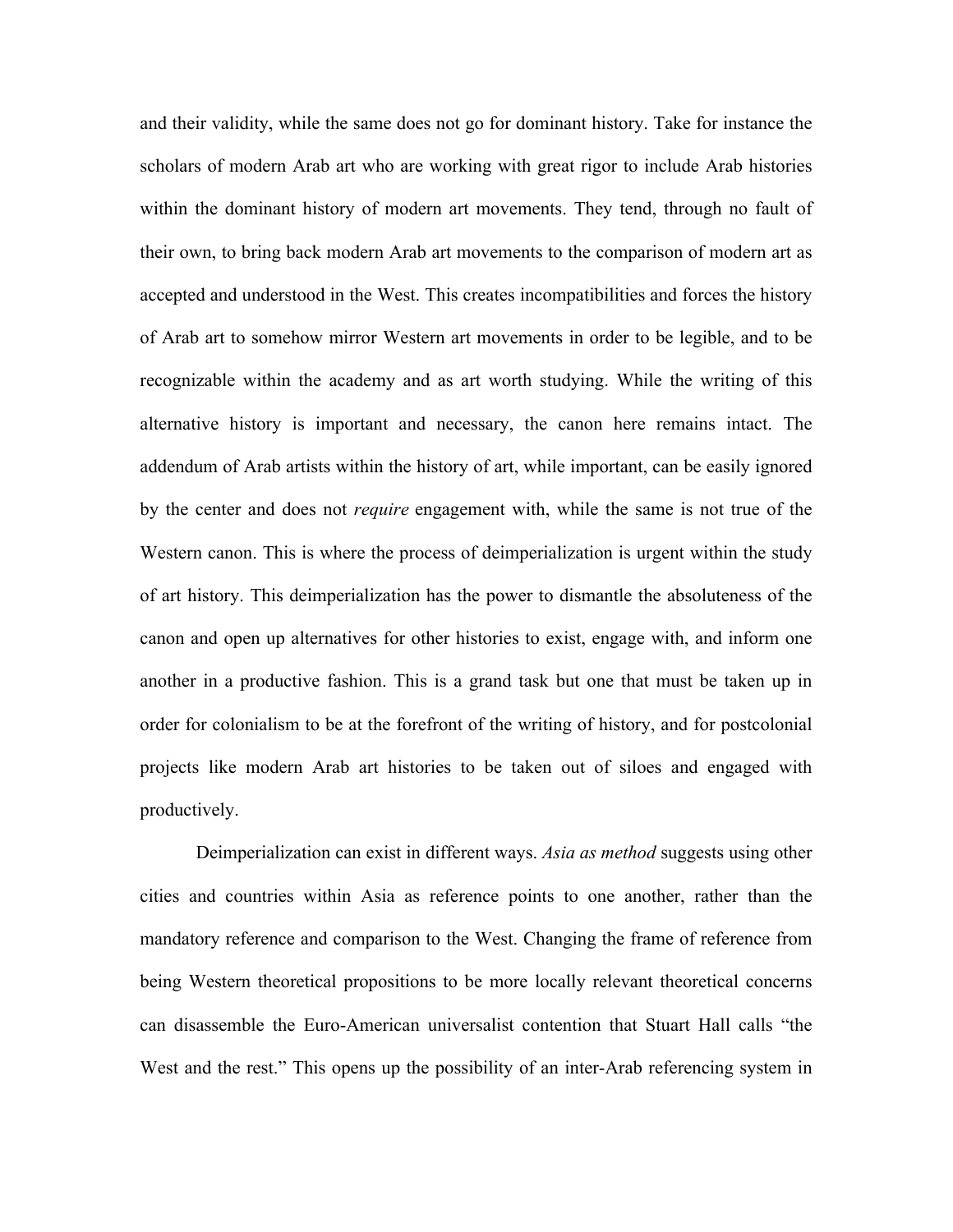which modern art from different regions in the Middle East would be compared to one another in a way that connects their shared histories of colonialism and imperialism, providing locally relevant contexts to better inform modern art production in the Middle East. This inter-Arab method proves helpful in framing postcolonial tactics of representation with other nations' strategies of identity formation and independence. This way, modern Arab art takes on more powerful resonances that relate heavily to postcolonialism, national identity, and the construction of autonomous Arab subjectivity. Just as modern Egyptian artists like Mahmoud Moukhtar led a neo-Pharaonism movement, or Ragheb Ayad and Muhammad Nagui were modern artists associated with the Egyptian Awakening, so too did modern artists in Syria, Lebanon, Iraq, Jordan, and Sudan revert to their historical roots for artistic inspiration as a way of forging a new cultural identity after colonialism. In this way, the aesthetic comparison of modern art from Syria to that of New York or Paris creates a reductively linear narrative that proves unproductive. This forced linear narrative and point of comparison becomes a stumbling block that unravels the history of modern Arab art to being derivative, lacking, and years behind that of Western modern art. As Chen states, Euro-American theory is simply not all that helpful in our attempts to understand our own conditions and practices. There is something wrong with our frame of reference (Chen 2010, 226). Developing Chen's idea of Asia as method for these purposes would require an open-ended imagination in localizing certain practices.

As Chen writes of an inter-Asia referencing system, he intends for "Asia" to be used as a synonym for the third world. In this case it becomes a synonym for the Middle East, and this opens possibility for an Arab inter-referencing as being a productive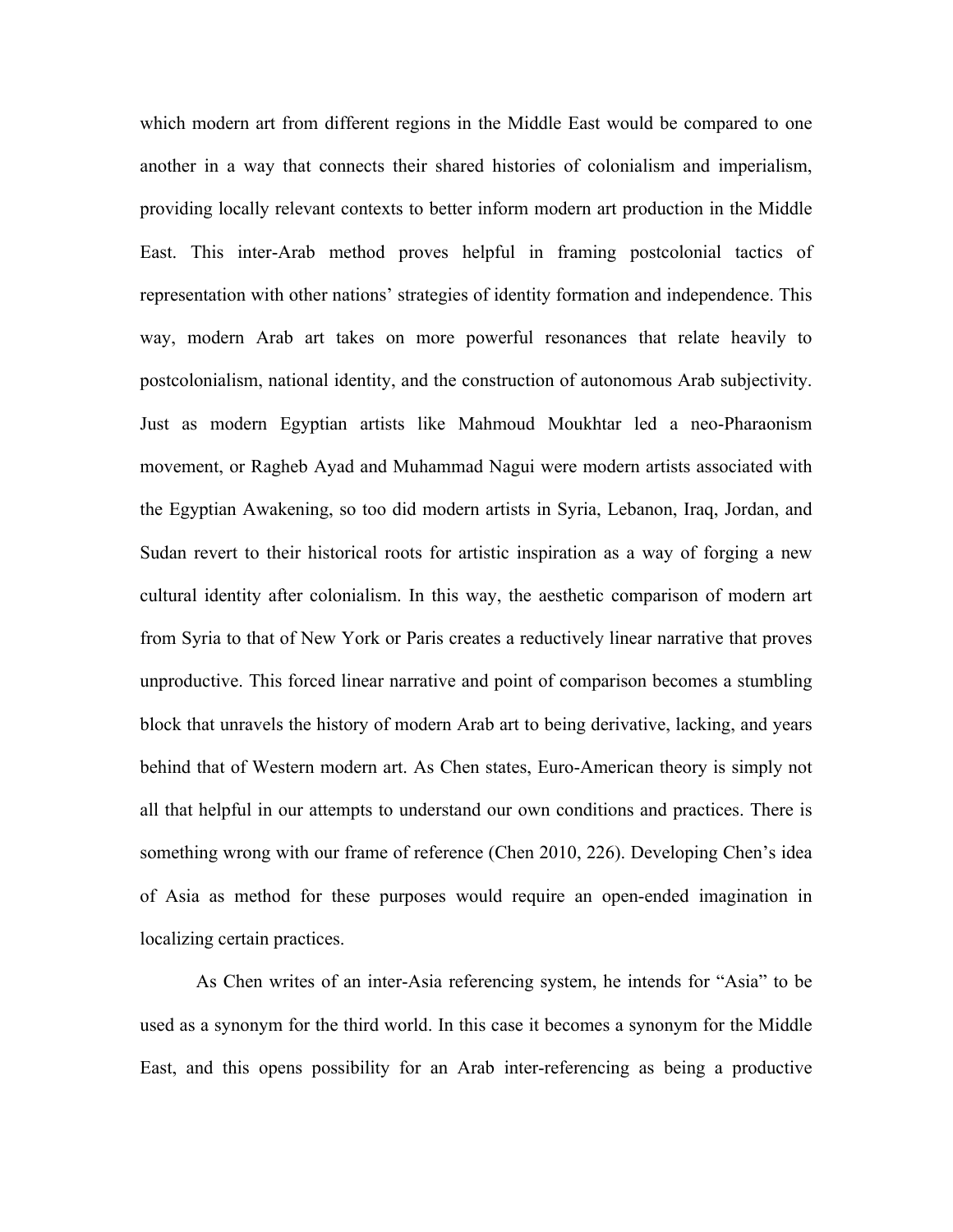process of relativization. This task is not only to understand different parts, and in our case different art historical practices of the Middle East, but also to enable a renewed understanding of world history. Therefore, historicizing the modern art movements in Iraq, Egypt, Lebanon, Syria, Jordan, Palestine *in relation to one another* becomes the necessary direction to contribute to a history of modern Arab art that best dismantles the center-periphery model of the art historical canon. This then creates alternatives of what modern art as a discipline can look like, rather than theorize modern Arab art as only being understood by the established discourse laid out by modern art of the West.

While such a project is historic in nature, re-working the very foundation of Arab art, its aesthetics, and its history both within the Middle East and in dominant art history will be productive in informing the ways contemporary Arab art is understood. The baggage of representation as outlined in this analysis does not start its problematic solely with the representation of the Middle East in the media, but is multifariously informed by the ways in which these images are positioned within a wider history. Both narratives of the Middle East being associated with "bad news", or Arab art as being unmodern and deficient, have baggage in the very value that is associated with Middle Eastern history and Arab subjects. This historic dismissal of value and worth, as reflected in Myrna Ayad's quote at the start of this chapter, plays a role in informing the inherent associations of Arab art and conflict, and with images that posit Arabs as being perpetually unable to reach modernity, productivity, and peace.

## **A HISTORY OF ART OR HISTORY OF COLONIALISM?**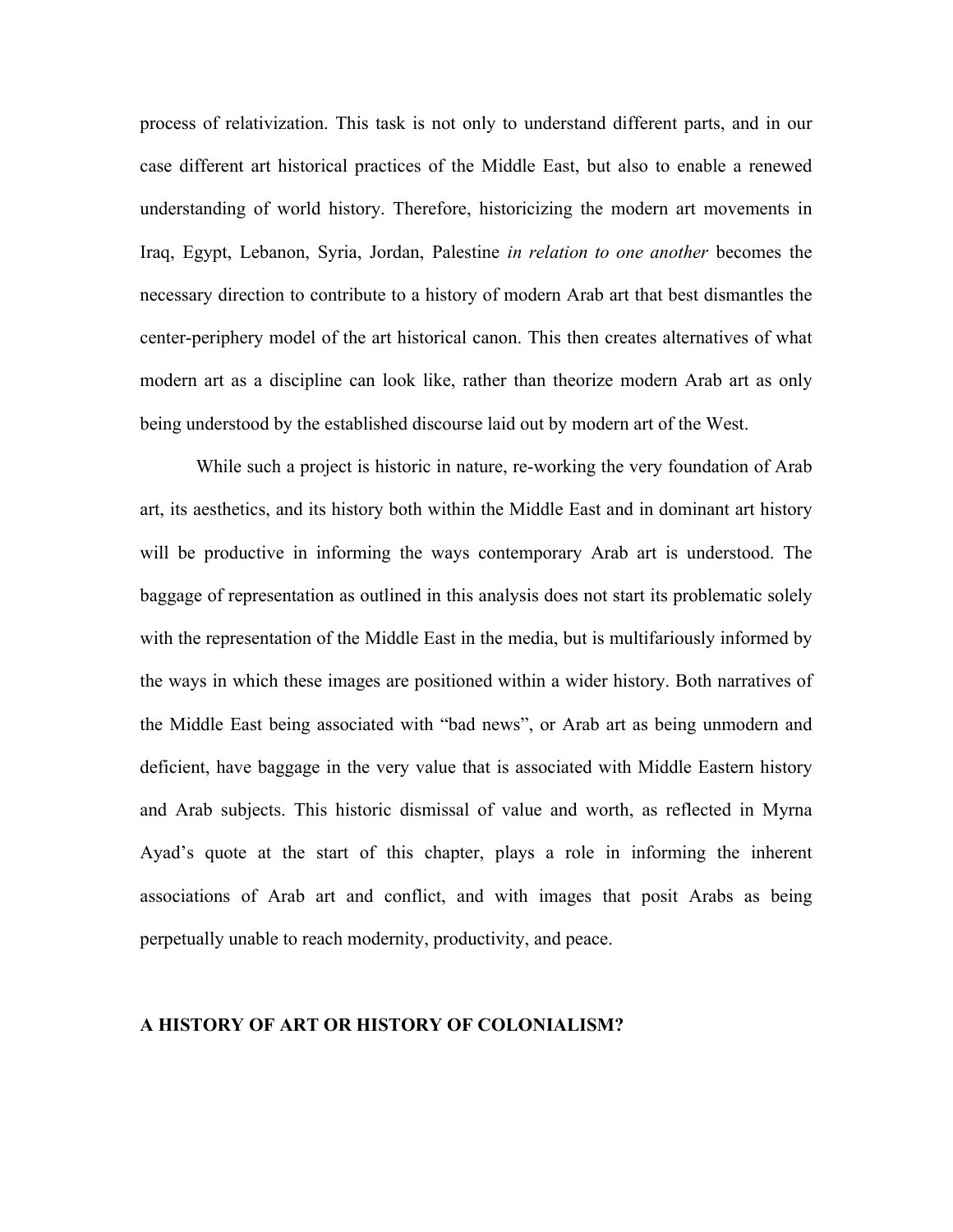To help rectify the issues posed, I believe that changing the starting point of such research to be a history of colonialism rather than a history of art will be a productive methodological shift. In doing so, anti-colonial art production will be at the core of the discussion, but the history of art will then have to contend with wider disciplinary concerns. This decentering of Western knowledges in an interdisciplinary fashion will help Arab art histories grow as a discipline, while actively engaging with dominant history in productive ways. The history of colonialism will help bridge the necessary gaps between the history of representation and the impacts this had (and is having) on local populations, forcing a dialogue between the center and periphery that simultaneously dismantles the absoluteness of the canon. This process, I argue, will be a step in deimperializing the Western art historical canon, and will bring histories of Western imperialism and colonialism in forced dialogue with postcolonial critiques and decolonizing practices. This dialogue will not be one sided and will not maintain the current power dynamic relating peripheral Arab art histories to the necessary center of Western art. This discussion will be different in that the confluences and references to either Western art practices or Western modern history with Arab art histories will be to better inform Middle Eastern art practices. The meeting points and references of the two will not be to qualify Arab art histories as being a worthy contender to the Western canon, but instead would examine the construction of the canon itself and deconstruct the center-periphery engagement that maintains such colonial dynamics of power. This reconceptualization of not just the historical narratives being told, but the focus of why certain narratives are told, is a way of escaping these shadows of representation that follow Arab bodies and contemporary Arab artists. As Saleem Al-Baholy urges not to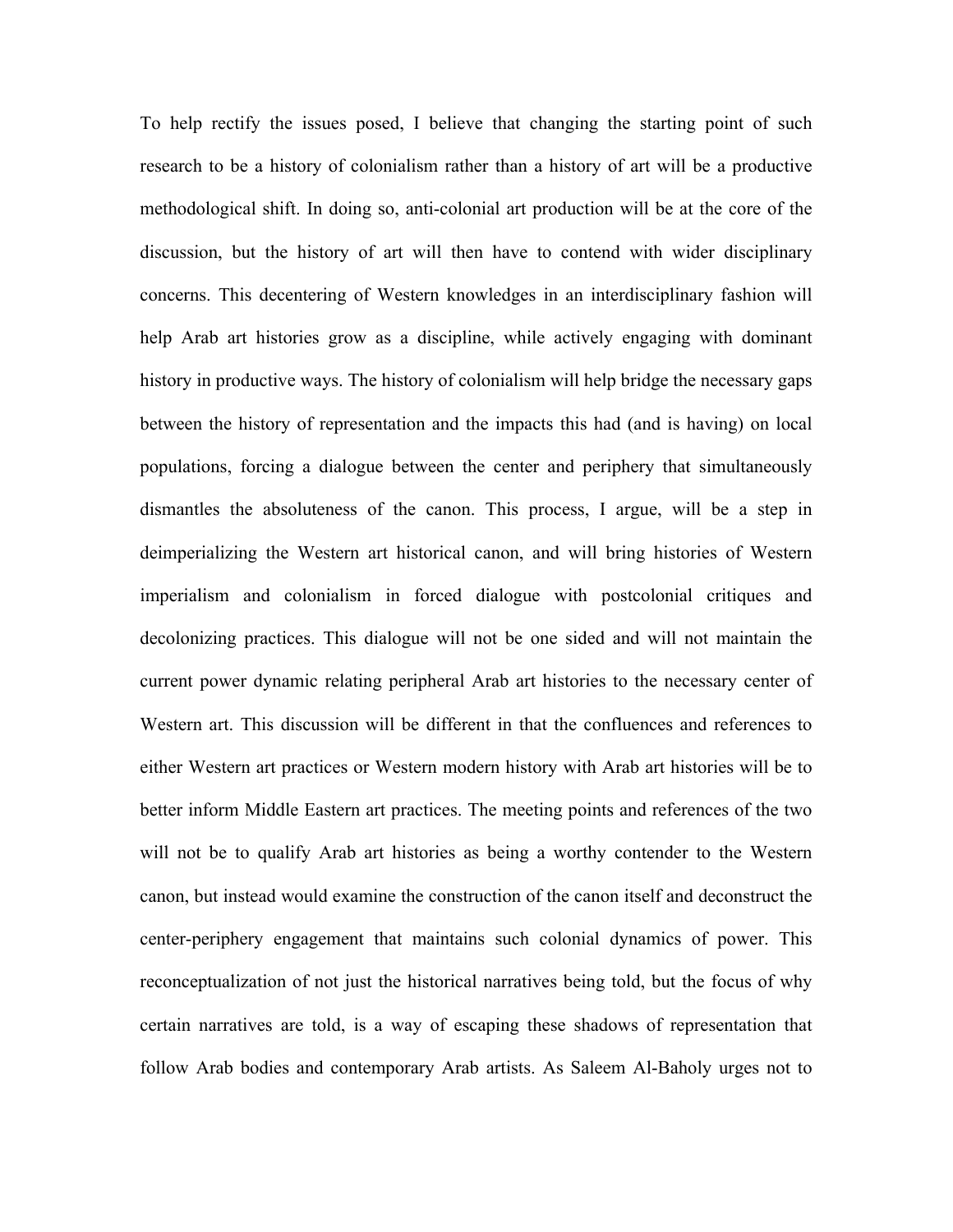pose questions of aesthetics to a single artist, I claim that bringing postcolonialism to the heart of the study of modern Arab art and its connection to contemporary art practice will better examine ways aesthetics are performed by an artwork in relation to its political surroundings. Tracing the roots of representation to being a struggle in the colonial history of modern art illustrates the deep seeded imperialism that follows and plagues Arab contemporary art. It is for these reasons that using a history of colonialism as a methodological approach in the writing of art histories will help inform contemporary representations of Arab art by solidifying a strong history of Arab artists dealing with parallel issues of identity, power and representation.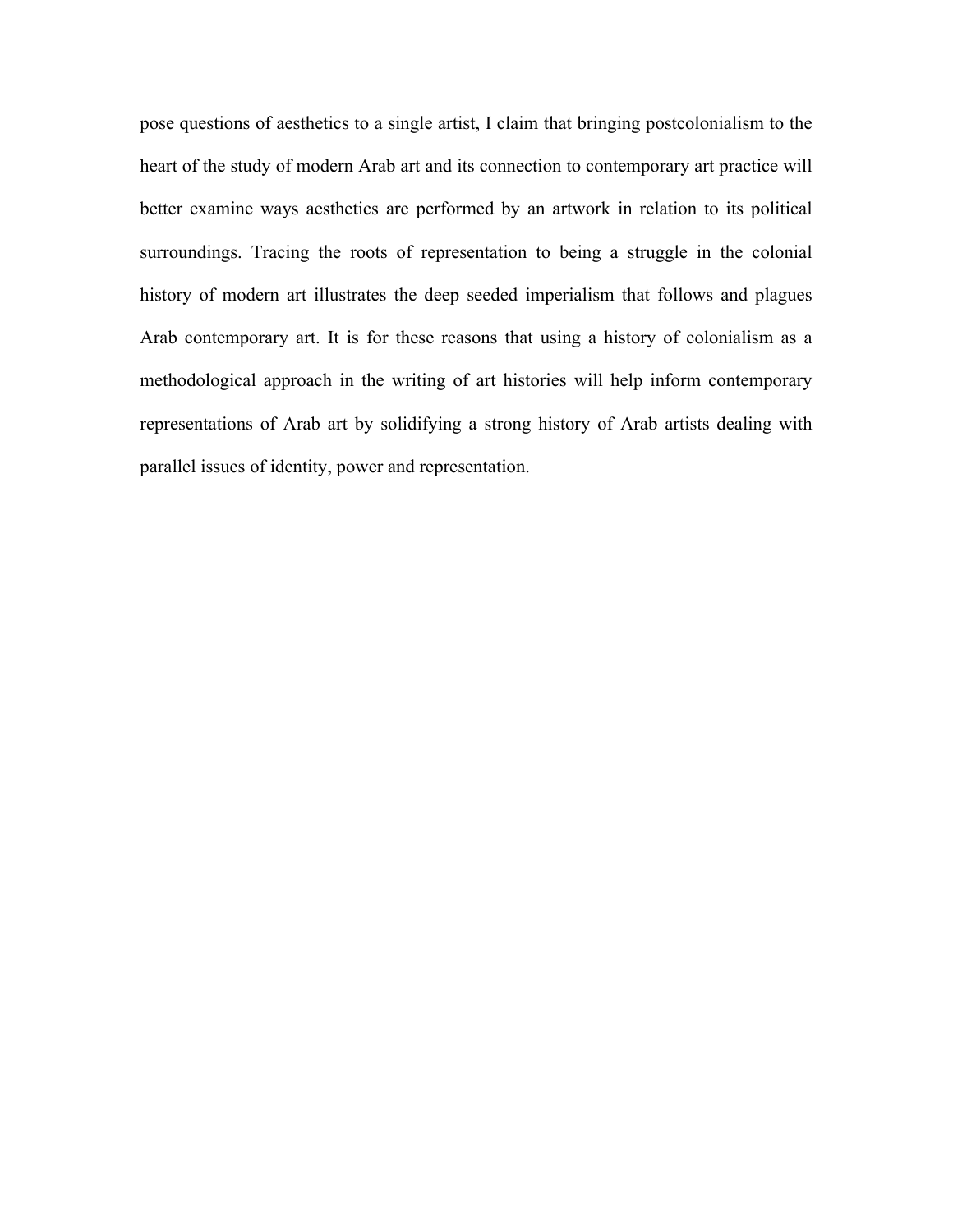# References

- Ameri, Holly Arida and Anan. *Etching Our Own Image: Voices from Within the Arab American Art Movement*. 1 edition. Newcastle, UK: Cambridge Scholars Publishing, 2007.
- Atrissi, Tarek. "The Transformed Vernacular New Design Language." In *New Vision: Arab Contemporary Art in the 21st Century*, 46–52. London: TransGlobe Publishing Ltd, 2011.
- Ayad, Myrna. "Why There Is More to Middle Eastern Art than Women and War." *CNN*. Accessed March 20, 2017. http://www.cnn.com/2017/03/15/arts/dubai-art-week-oped/index.html.
- Azoulay, Ariella. *Civil Imagination: A Political Ontology of Photography*. Reprint edition. London ; New York: Verso, 2012.
	- ———. *The Civil Contract of Photography*. New York : Cambridge, Mass: Zone Books, 2012.
- Behdad, Ali. *Camera Orientalis: Reflections on Photography of the Middle East*. Chicago ; London: University Of Chicago Press, 2016.
- Behdad, Ali, and Luke Gartlan, eds. *Photography's Orientalism: New Essays on Colonial Representation*. 1 edition. Los Angeles: Getty Research Institute, 2013.
- Boullata, Kamal. *Belonging and Globalisation: Critical Essays in Contemporary Art and Culture*. London: Saqi, 2008.
- Boullata, Kamal, and John Berger. *Palestinian Art: From 1850 to the Present*. London; Berkeley, Calif.: Saqi Books, 2009.
- Chen, Kuan-Hsing. *Asia as Method: Toward Deimperialization*. Durham: Duke Univ Pr, 2010.
- Dadi, Iftikhar. "The Middle East and South Asia: Aethetic Mobilities." In *Imperfect Chronology: Arab Art from the Modern to the Contemporary Works from the Barjeel Art Foundation*, edited by Kholeif, Omar, 81–91. Prestel, 2015.
- Eigner, Saeb, and Zaha Hadid. *Art of the Middle East: Modern and Contemporary Art of the Arab World and Iran*. London, England: Merrell Publishers Limited, 2010.
- Faisal Darraj. "The Peculiarities of Arab Modernity." In *Arab Art Histories The Khalid Shoman Collection*, edited by Sarah A. rogers Eline Van Der Vlist, 81–93. Amman, Jordan: The Khalid Shoman Foundation, 2014.
- Karnouk, Liliane. *Modern Egyptian Art: 1910-2003*. Edited by New Revised Edition. Cairo, Egypt: The American University in Cairo Press, 2005.
- Khazindar, Mona. "Arab Photography: Changes in an Art Form." In *View from Inside: Contemporary Arab Photography, Video and Mixed Media Art*, 317–24. Schilt Publishing, 2014.
- McDonald-toone, Edward. "The Exhibition and the Agora: Contemporary Arab Representations (2001-2007)." In *Imperfect Chronology: Arab Art from the Modern to the Contemporary Works from the Barjeel Art Foundation*, edited by Kholeif, Omar, 29– 39. Prestel, 2015.
- Mikdadi, Salwa, and Nada M. Shabout. "Introduction." In *New Vision: Arab Contemporary Art in the 21st Century*, 8–14. London: TransGlobe Publishing Ltd, 2011.
- Nat Muller. "Contemporary Art in the Middle East." In *Contemporary Art in the Middle East*, 12–26. London: Black Dog, 2009.